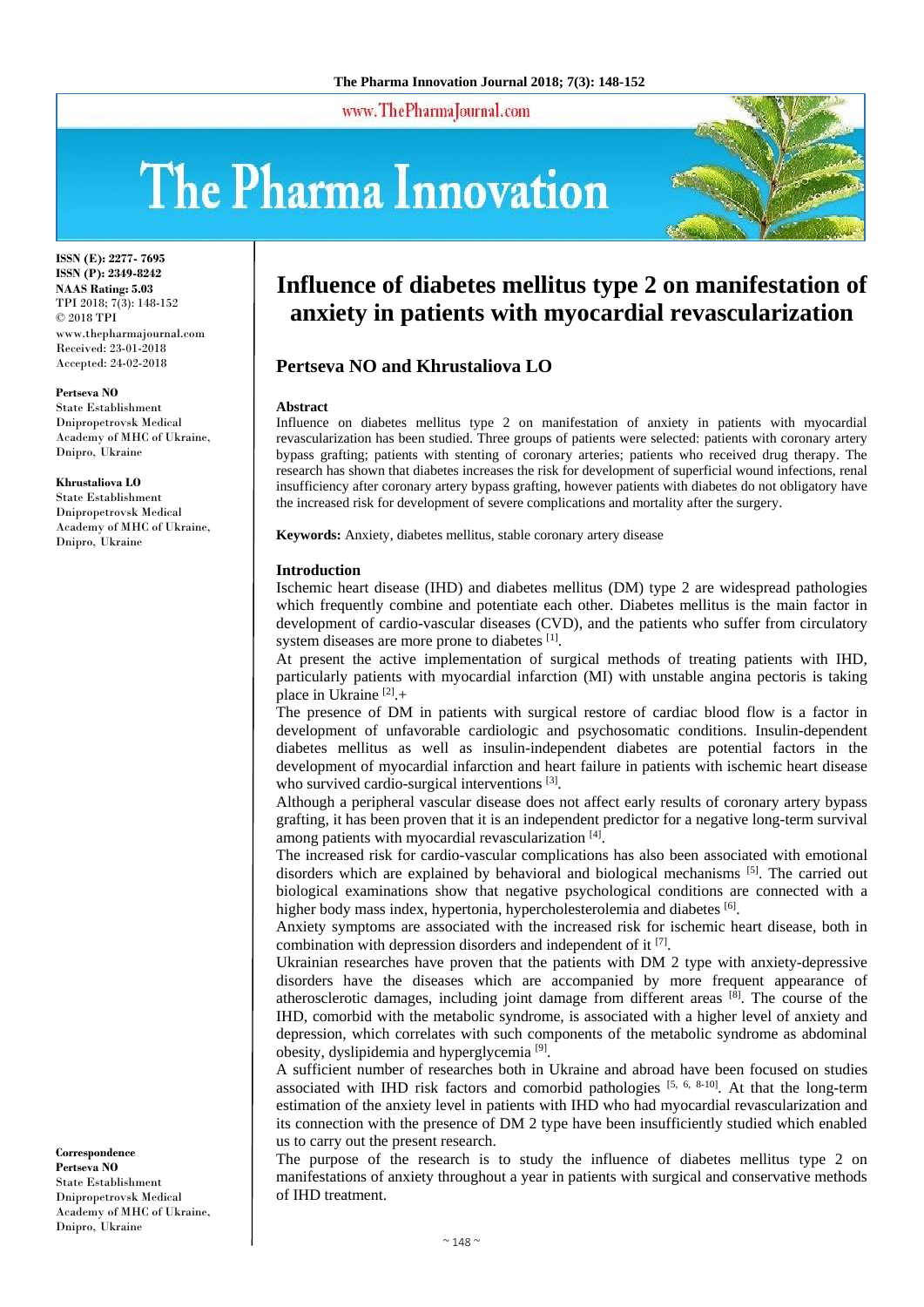**Materials and methods:** 215 patients with IHD (165 males and 50 females) who underwent treatment in departments of cardiology, intervention cardiology, and cardio-surgery in SE "Dnipropetrovsk Regional Clinical Center of Cardiology and Cardiac Surgery of DRC" from 2010 to 2016 were included in the study. The age of the patients ranged from 39 to 82 years old, the average age was  $59.81 \pm 0.66$  (9.61) years – M $\pm$ m (SD).

Three groups of patients have been studied: I group (61 patients) – patients who had coronary artery bypass grafting  $(CABG)$ ; II group (85 patients) – patients who had stenting of coronary arteries (SCA) and III group (69 patients) – patients who received drug therapy. Depending on the presence or absence of diabetes mellitus 2 type, the patients in the groups were distributed to subgroups: subgroup "a" – patients with DM 2 type; subgroup "b" – patients without DM 2 type.

During the primary hospitalization, one month and one year after the received treatment, the level of personal and reactive (situational) anxiety of the patients was evaluated by questionnaires of Ch. Spilberger in the Russian edition – Y.L. Khanina. The scales of reactivity and personal anxiety (STAI – State-Trait Anxiety Inventory) consist of 40 questionsopinions, from them 1 - 20 are designed to determine the level of reactive anxiety and 21 - 40 – to determine the level of personal anxiety. To each question there are 4 possible options to answer. The total indicator by each scale can be within the range 20 – 80 points. According to the methodology, the determination of a reactive and personal anxiety is carried out separately. The level of anxiety equal or less than 30 points is considered as low, from 31 to 45 points – moderate (middle), from 46 points and more – high  $[11]$ .

The analysis of the research results was carried out using descriptive and analytical biostatistics methods in accordance with the type of feature and determined type of character of distribution of quantitative variables with the help of the software STATISTICA 6.1 (StatSoftInc., serial number AGAR909E415822FA).

The check of the normal distribution hypothesis among the studied quantitative features was held by Shapiro-Wilk criterion, evenness of variance – by Fisher test. Depending on the results of the check, parametrical and non-parametrical methods of statistics were used. In case of a normal distribution of clinical signs, the descriptive statistics included arithmetical mean (М), its standard deviation (SD), and

standard error of estimate (m). In case of distribution different from normal – median (Me) and interquartile range  $(25\%;$ 75%). Respectively the estimation of significance of discrepancies in indicators: by Student's t-test for unbundled statistical sampling considering homo- and heteroscedasticity of dispersion and Student's t-test for the related samples or Mann-Whitney U-test (U) and Wilcoxon test (W) correspondingly відповідно. Determination of reliability in the discrepancy of qualitative parameters which were described in the form of relative indicators (%) was carried out using Pearson Chi-Square Test  $(\chi^2)$ . For multiple comparison by parametric (ANOVA) and not-parametric Kruskal-Wallis one-way analysis of variance were carried out. Multiple comparisons were made considering Scheffe's method.

The presence and interconnection density between the studied parameters were determined by the results of the correlation analysis considering Spearman's rank correlation coefficient (ρ). Critical value for statistical significance (p) for all types of analysis were taken as  $\langle 5\% (p<0.05) \rangle$ .

**Results and discussions:** The frequency of the studied patient with IHD and diabetes mellitus 2 type was on average 44.19% from the total sample. Though indicators ranged between 34.43% in the I studied group and 45.88% – in the II and 50.72% – in the III, there were no statistically significant differences by the presence of diabetes (*р=0.188*), which made possible to compare correctly subgroups by other indexes (Table 1).

There were no statistically significant differences in the studied groups and subgroups by age and gender structure (in all subgroups most of the subgroup were men); level of systolic blood pressure (SBP).

Subgroup 1-a was different from subgroup 1-b by indexes of diastolic blood pressure (DBP), which was lower in the subgroup of patients with coronary artery bypass graft without diabetes mellitus (*р<*0.05).

Differences between groups were determined by the heart rate (HR, per 1 minute), which was the highest in the II group 76.0  $(68.0; 86.0)$  – Me  $(25\%; 75\%)$  and they were significantly different from indices in I and III groups (*р=0.022* and  $p=0.001$  respectively). There were no differences by HR in subgroups of one group (*р>*0.05).

| <b>Characteristics</b>                         | I group CABG $(n=61)$   |                          | II group $SKA$ (n=85)   |                          | III group – drug treatment $(n=69)$ |                          |  |  |
|------------------------------------------------|-------------------------|--------------------------|-------------------------|--------------------------|-------------------------------------|--------------------------|--|--|
|                                                | 1-a with DM             | 1-b without DM           | 2-a with DM             | 2-b without DM           | 3-a with DM                         | 3-b without DM           |  |  |
| Number of patients,<br>$n$ (%)                 | 21(9.77)                | 40(18.6)                 | 39(18.14)               | 46(21.4)                 | 35(16.28)                           | 34(15.81)                |  |  |
| Males, $n$ $%$ )                               | 17 (80.95)              | 36(90)                   | 30(76.92)               | 37 (80.43)               | 21 (60)                             | 24 (70.59)               |  |  |
| Females, $n$ $(\%)$                            | 4(19.05)                | 4(10)                    | 9(23.08)                | 9(19.57)                 | 14(40)                              | 10(29.41)                |  |  |
| Age, years $M \pm m$ (SD)                      | $59.86 \pm 2.06(9.46)$  | $57.95 \pm 1.3$ (8.2)    | $60.95 \pm 1.45$ (9.03) | $59.26 \pm 1.62$ (11)    | 60.79 $\pm$ 1.3 (7.59)              | $60.41 \pm 2.02$ (11.76) |  |  |
| BMI, $\text{kg/m}^2\text{M} \pm \text{m (SD)}$ | $31.26 \pm 0.71$ (3.25) | $29.35 \pm 0.52$ (3.32)* | $31.07 \pm 0.78$ (4.87) | $28.37 \pm 0.47$ (3.21)* | $31.74 \pm 0.84$ (4.99)             | $29.58 \pm 1.15(6.71)$   |  |  |
| SBP, mm Hg; Me<br>$(25\%; 75\%)$               | 130 (130; 140)          | 130 (120; 150)           | 140(130; 160)           | 132.5 (120; 150)         | 140(130; 150)                       | 130 (130; 147,5)         |  |  |
| DBP, mm Hg; Me<br>$(25\%; 75\%)$               | 90(80; 90)              | $80(80; 90)*$            | 80(80; 90)              | 80(80; 90)               | 87.5(80; 90)                        | 80.5(80; 90)             |  |  |
| HR per 1 min. Me<br>$(25\%; 75\%)$             | 68 (67.5; 80)           | 69(68; 76)               | 78 (72; 87)             | 72.5(68; 80)             | 70 (68; 76)                         | 68 (64; 73)              |  |  |
| 6-minute walk test,<br>m; Me (25%; 75%)        | 200 (150; 350)          | 250 (150; 400)           | 175 (150; 200)          | $250(200; 300)*$         | 250 (200; 300)                      | 350 (300; 450)*          |  |  |
| Glucose, mmol/l<br>Me $(25\%;75\%)$            | 7.5(6.3; 9.7)           | $4.7(4; 4.9)^*$          | 7.2(6.1; 9.3)           | $4.25(4; 5)*$            | 8.4(6.4; 11.5)                      | $4.4(3.9; 4.8)*$         |  |  |

**Table 1:** General characteristics of the subgroups of patients with IHD

Note \* – differences between subgroups "a" and "b" at the level of statistical significance *р<*0.05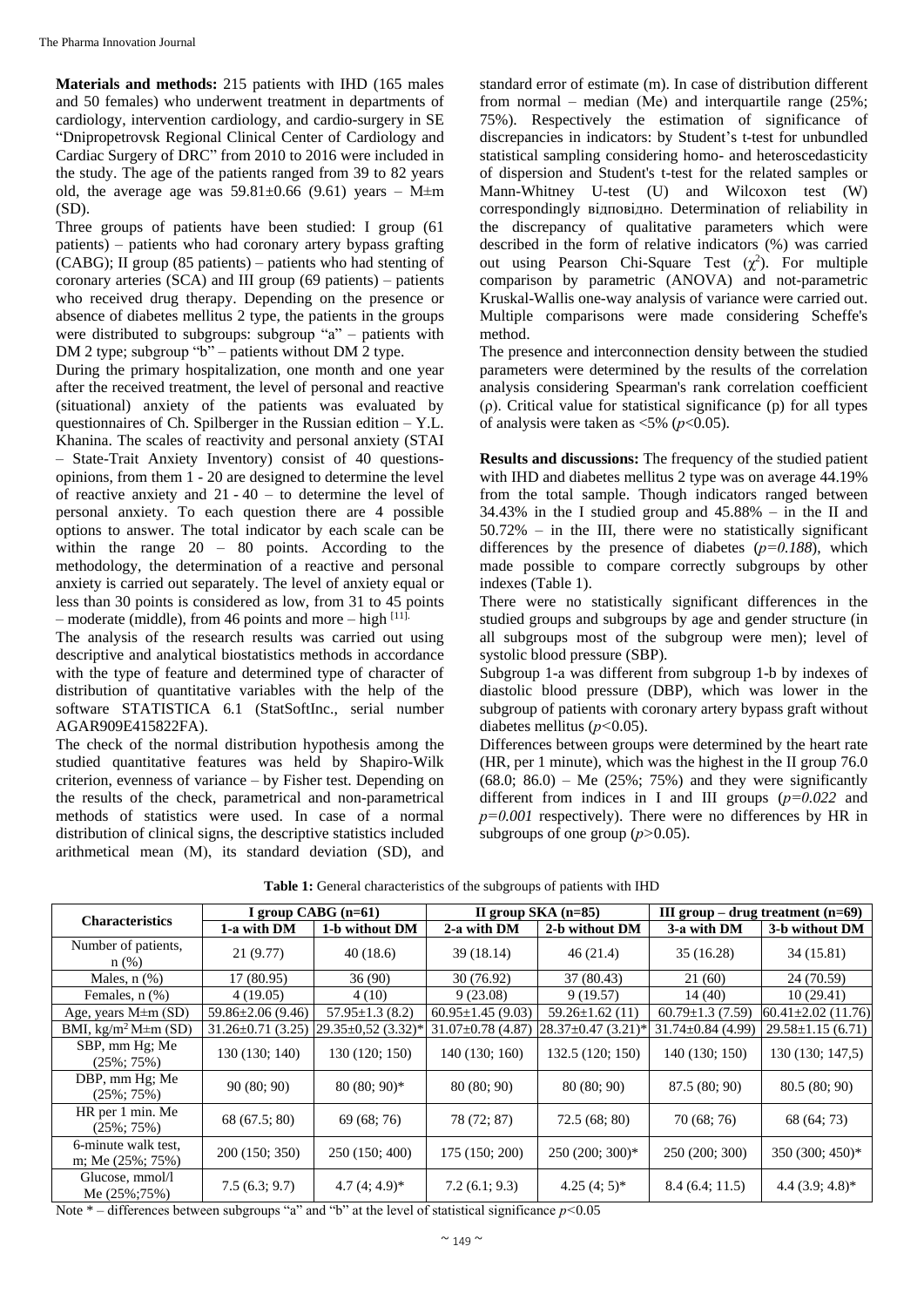Between groups with different treatment approaches no differences by body mass index (BMI) were revealed. At the same time statistically significant differences between subgroups I and II groups with revascularization of myocardium and BMI were revealed of, the former in the patients with diabetes mellitus type 2 was higher than that in the patients without diabetes (*р=0.036* and *р=0.003* respectively). In the group with drug treatment, patients with DM had on average higher BMI but without statistically significant differences (*р>*0.05).

By the distance of the 6-minute walk test the highest indicator was revealed in the group with drug treatment without diabetes mellitus (*р<*0.05 compared with the corresponding subgroup with DM type 2). Moreover diabetes influenced the functional condition of the patients in the group with stenting of the coronary arteries; in the latter the increase in the distance of the 6-minte test in patients without DM was observed. Nonetheless the same trend without statistically significant differences was determined in the CABG group.

By the level of glucose all subgroups without diabetes mellitus were statistically different (*р<*0.05) from the subgroup "a" with DM, there the level of glucose was significantly higher.

The essential characteristic of emotional disorders in patients with IHD is the presence and severity of expressing anxiety. The determination of anxiety (situational) and features of anxiety in the examined patients which was carried out using the Scales of Spielberg-Khanina (Fig. 1) revealed that the level of anxiety of patients with diabetes mellitus is higher  $(45.00 \pm 1.53 \quad (8.25)$  points in case of reactive anxiety,  $56.48 \pm 1.42$  (7.66) points – in personal) in comparison with patients with IHD without DM (40.90±0.82 (8.45) points in case of reactive anxiety,  $54.01 \pm 0.70$  (7.23) points – in personal), for situational anxiety with statistically significant difference ( $p$ <0.05).

During the analysis of the level of anxiety in the studied groups depending on the level of presence of DM (Table 2), it was revealed that the level of anxiety in patient with CABG did not depend on the course of diabetes at the initial stage of

treatment and in a short-term period after it, however, the level of both personal and reactive anxiety in the subgroups with DM was higher without statistically significant differences. In the long-term period one year after the surgery, patients of 1-a subgroup with diabetes mellitus showed reliably higher (*р<*0.05) indexes of both personal (46.19±1.21 versus  $41.7 \pm 1.15$ ), and reactive  $(35 \pm 1.36$  versus  $29.83 \pm 0.9$ ) anxiety, which can be explained by the influence of manifestation of diabetes mellitus on psychological-emotional condition of the patients.



**Fig 1:** Average level of personal and reactive anxiety in the studied patients with IHD depending on the presence of diabetes mellitus type 2 (М±m, points)

In the group with stenting of the coronary arteries and in patients with drug treatment at the initial stage of the examination, the level of both personal and reactive anxiety in patients with diabetes mellitus was higher. In groups with myocardial revascularization the anxiety gradually decreased in dynamics during a year, unlike patients with drug treatment both in groups with IHD accompanied by DM and in comparison groups.

| <b>Level of</b>                                                                  | Group 1 $CABG$ (n=61)   |                                     |                         | Group $2$ SCA (n=85)     | Group 3 Drug treatment $(n=69)$ |                                      |  |  |  |  |  |
|----------------------------------------------------------------------------------|-------------------------|-------------------------------------|-------------------------|--------------------------|---------------------------------|--------------------------------------|--|--|--|--|--|
| anxiety                                                                          | 1-a with DM             | 1-b without DM                      | 2-a with DM             | 2-b without DM           | 3-a with DM                     | 3-b without DM                       |  |  |  |  |  |
| $M \pm m$ (SD)                                                                   | $(n=21)$                | $(n=40)$                            | $(n=39)$                | $(n=46)$                 | $(n=35)$                        | $(n=34)$                             |  |  |  |  |  |
| Personal anxiety                                                                 |                         |                                     |                         |                          |                                 |                                      |  |  |  |  |  |
| Visit 1                                                                          | $50.95 \pm 0.95$ (4.36) | $49.93 \pm 0.86$ (5.44)             | $61.33 \pm 0.66$ (4.1)  | $52.57 \pm 0.93$ (6.31)* | $61.54 \pm 0.26$ (1.52)         | $59.41 \pm 0.95$ (5.54)*             |  |  |  |  |  |
| Visit 2                                                                          | $48.95 \pm 1.14$ (5.22) | $46.7 \pm 0.8$ (5.08)               | $45.18 \pm 0.91$ (5.71) | $47.26 \pm 0.88$ (5.94)  | $62.69 \pm 0.18$ (1.05)         | $60.47 \pm 0.99$ $(5.75)^*$          |  |  |  |  |  |
| Visit 3                                                                          | $46.19 \pm 1.21$ (5.56) | $41.7 \pm 1.15$ (7.27)*             | $35.21 \pm 0.67$ (4.21) | $43.13 \pm 1.22$ (8.29)* | $63.49 \pm 0.4$ (2.36)          | $61.74 \pm 0.98$ (5.71)              |  |  |  |  |  |
| Discrepancies<br>in dynamics                                                     | $p_{2-1}=0.166$         | $p_{2-1}=0.005$                     | $p_{2-1} < 0.001$       | $p_{2-1} < 0.001$        | $p_{2-1}=0.002$                 | $p_{2-1}=0.375$                      |  |  |  |  |  |
|                                                                                  | $p_{3-2}=0.068$         | $p_{3-2} < 0.001$                   | $p_{3-2} < 0.001$       | $p_{3-2} < 0.001$        | $p_{3-2}=0.069$                 | $p_{3-2}=0.260$                      |  |  |  |  |  |
|                                                                                  | $p_{3-1}=0.005$         | $p_{3-1} < 0.001$                   | $p_{3-1} < 0.001$       | $p_{3-1} < 0.001$        | $p_{3-1}=0.001$                 | $p_{3-1}=0.039$                      |  |  |  |  |  |
| Reactive anxiety                                                                 |                         |                                     |                         |                          |                                 |                                      |  |  |  |  |  |
| Visit 1                                                                          | $39.05 \pm 0.97$ (4.44) | $38.25 \pm 0.87$ (5.48)             | $48.92 \pm 0.72$ (4.51) | $39.11 \pm 1.07$ (7.23)* | $52.03 \pm 0.13$ (0.75)         | $45.38 \pm 1.64$ (9.59) <sup>*</sup> |  |  |  |  |  |
| Visit 2                                                                          | $36.9 \pm 1.43(6.53)$   | $36.45 \pm 0.84$ (5.33)             | 38.15±0.56 (3.47)       | $36.04 \pm 0.95(6.45)$   | $54.17\pm0.14(0.82)$            | $46.53 \pm 1.48$ (8.62)*             |  |  |  |  |  |
| Visit 3                                                                          | $35\pm1.36(6.24)$       | $29.83 \pm 0.9$ (5.72) <sup>*</sup> | $27.62 \pm 0.53$ (3.33) | $31.96 \pm 1.24$ (8.44)* | $52.74 \pm 0.14$ (0.85)         | $46.21 \pm 1.58$ (9.2) <sup>*</sup>  |  |  |  |  |  |
| Discrepancies<br>in dynamics                                                     | $p_{2-1}=0.108$         | $p_{2-1}=0.117$                     | $p_{2-1} < 0.001$       | $p_{2-1}=0.001$          | $p_{2-1} < 0.001$               | $p_{2-1}=0.420$                      |  |  |  |  |  |
|                                                                                  | $p_{3-2}=0.140$         | $p_{3-2} < 0.001$                   | $p_{3-2} < 0.001$       | $p_{3-2}=0.001$          | $p_{3-2} < 0.001$               | $p_{3-2}=0.808$                      |  |  |  |  |  |
|                                                                                  | $p_{3-1} = 0.023$       | $p_{3-1} < 0.001$                   | $p_{3-1} < 0.001$       | $p_{3-1} < 0.001$        | $p_{3-1}=0.001$                 | $p_{3-1}=0.665$                      |  |  |  |  |  |
| $\mathbf{M}$ $\mathbf{N}$ $\mathbf{N}$ $\mathbf{N}$<br>$-1$ , $-1$ , $-1$ , $-1$ |                         |                                     |                         |                          |                                 |                                      |  |  |  |  |  |

**Table 2:** Average indexes of anxiety in subgroups of the studied patients with IHD at different stages of treatment

Notes. Discrepancies in dynamics:

 $p_{2-1}$  – between  $2^{nd}$  and  $1^{st}$  visits;  $p_{3-2}$  – between 3<sup>rd</sup> and 2<sup>nd</sup> visits;

 $p_{3-1}$  – between 3<sup>rd</sup> and 1<sup>st</sup> visits;

\* – discrepancies between subgroups "a" and "b" at the level of statistical significance *р<*0,05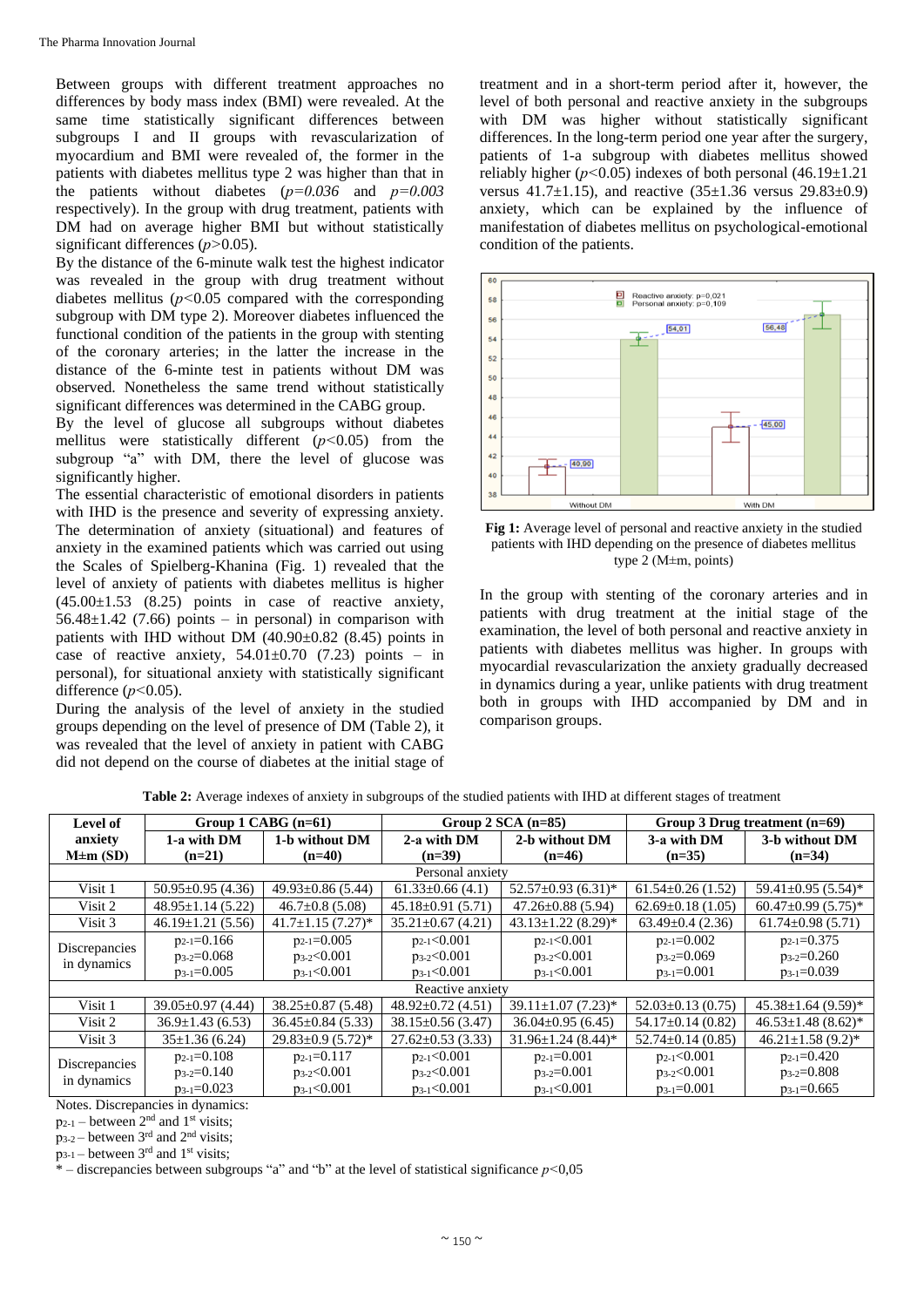The influence of diabetes mellitus on the increase in the level of both personal and reactive anxiety can be observed in patients with a surgical recovery of cardiac blood supply (both in case of CABG and stenting of the coronary arteries) at the initial stage of treatment and one year after the intervention, in patients with drug treatment – during the whole period of examination. At first examination which coincided with the assignment of the corresponding method of treatment (surgical or conservative) reactive anxiety as a reaction of a person to a stressful situation was the highest in IHD patients with diabetes mellitus who were prescribed drug treatment –  $52.03 \pm 0.13$  (0.75) points. One month later this subgroup showed the increase in the level of reactive anxiety (*р<*0,001), after one year it decreased (*р=0.001*), not reaching the initial level. In the subgroup of IHD patients without diabetes mellitus, who were prescribed conservative treatment, reactive anxiety in all stages of observation was significantly lower  $(p<0.05)$  and remained almost stable in dynamics (*р>*0.05).

The increased personal anxiety, which is considered as a relatively stable individual trait of a personality, is higher than the level of reactive anxiety in all studied subgroups. If a personal anxiety is a stable individual characteristic, the condition of the reactive anxiety can be rather dynamic both by time and the degree of expression [4].

Reactive (situational) anxiety  $-$  is a condition characterized by the level of a person's anxiety which develops in a certain stressful situation. If at the beginning of the treatment and in a short-term period or the surgical intervention if needed, the determination of the treatment approach is that stressful situation then one year later among stressful factors concomitant, comorbid pathologies are essential, they degrade the quality of life, in particular diabetes mellitus. This conclusion is confirmed by the results of the estimations in group 3 in which 1 year after basic drug treatment a high level of reactive anxiety (45 points and higher) was observed in all patients with DM unlike the patients with isolated IHD (Fig. 2).



**Fig 2:** Distribution by the expression of reactive anxiety level in subgroups of patients with IHD 1 year after the beginning of treatment, n (%)

According to the rank correlation analysis it was determined that the presence of diabetes mellitus type 2 correlates in patients with IHD, who require myocardial vascularization, with BMI (Spearman's rank correlation coefficient –  $\rho$ =0.29;  $p=0.001$ ); with SBP ( $p=0.15$ ;  $p=0.034$ ); with DBP ( $p=0.31$ ;  $p=0.018$ ; strong connection with the level of glucose (ρ=0.76; *р<*0.001) and inverse relationship with the results of 6-minute walk test (ρ=-0.33; *р<*0.001).

The presence or absence of DM in patients influences the level of reactive anxiety of the studied patients, which is significantly manifested at the primary level of treatment – statistically significant correlation connection was determined between the level of reactive anxiety and presence of DM  $(p=0.19; p=0.022)$ , which is most manifested in the group which requires stenting of the coronary arteries ( $\rho$ =0.50; *р<*0.001).

**Conclusions:** As a result of the carried out research we can conclude that the patients who have severe forms of ischemic heart disease and require recovery cardiac blood supply with diabetes mellitus type 2 represent a group with a higher risk due to major vascular disorders. It has been confirmed by the direct connection between DM and the increased level of SBP  $(p=0.15; p=0.034)$  and DBP  $(p=0.31; p=0.018)$ , inverse – with the distance of a 6-minute walk test ( $\rho$ =-0.33; *p*<0.001). The course of IHD, comorbid with DM type 2 is associated

with a higher level of reactive anxiety ( $\rho$ =0.19;  $p$ =0.022).

Diabetes mellitus considering a complicated regime of control and treatment as well as multiple somatic manifestations, acute and chronic complications, provides the increased influence on the emotional condition of patients, which is reflected in the increased level of anxiety, especially reactive anxiety which is the highest and provides no positive dynamics in the long-term prospect in the group of patients who are prescribed conservative treatment.

The presence of DM type 2 worsens the quality of life of patients with IHD due to the increased level of anxiety both in short-term and long-term periods therefore such patients should be rendered utmost care and thorough medical control and examination.

Prospects for further research can be considered in finding out whether drug treatment of anxiety disorders influences the psychological-emotional condition of patients with myocardial vascularization and the condition of their cardiovascular system.

# **References**

- 1. Bartnik N, Rydén L, Ferrari R *et al*. The prevalence of abnormal glucose regulation in patients with coronary artery disease across Europe. The Euro Heart Survey on diabetes and the heart. Eur. Heart J. 2004; 25:1880-1890.
- 2. Shulghai AG, Terenda NO. Myocardial revascularization – the leading technique in treatment of the ischemic heart disease and myocardial infarction. Hospital Surgery. 2016; 4:84-87.
- 3. Marcheix B, Vanden Eynden F, Demers P *et al*. Influence of diabetes mellitus on long-term survival in systematic off-pump coronary artery bypass surgery. Ann Thorac Surg. 2008; 86(4):1181-1189.
- 4. Chu D, Bakaeen FG, Wang XL *et al*. The impact of peripheral vascular disease on long-term survival after coronary artery bypass graft surgery. Ann Thorac Surg. 2008; 86(4):1175-1180.
- 5. Tully PJ, Baker RA. Depression, anxiety, and cardiac morbidity outcomes after coronary artery bypass surgery: a contemporary and practical review. J Geriatr Cardiol. 2012; 9:197-208.
- 6. Barger SD, Sydeman SJ. Does generalized anxiety disorder predict coronary heart disease risk factors independently of major depressive disorder? J Affect Disord. 2005; 88:87-91.
- 7. Celano CM, Daunis DJ, Lokko HN *et al*. Anxiety